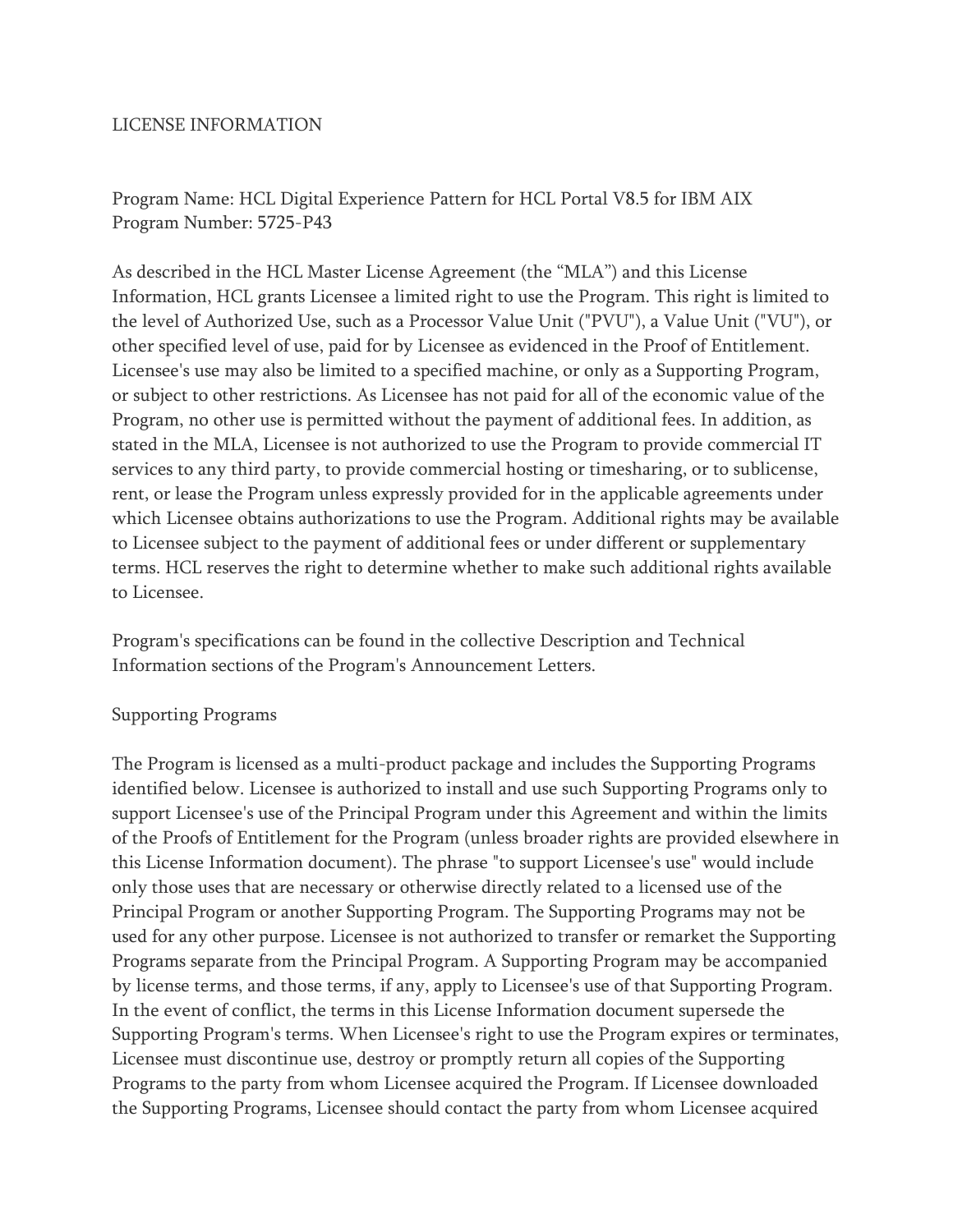the Program. If Licensee wishes to license the Supporting Programs for any use beyond the limits set forth above, please contact an HCL Sales Representative or the party from whom Licensee acquired the Program to obtain the appropriate license.

The following are Supporting Programs licensed with the Program: HCL Portal Personalization V8.5 HCL Portal Search V8.5 HCL Web Content Manager V8.5 IBM WebSphere Application Server Network Deployment V8.5.5 IBM DB2 Workgroup Server Edition ("IBM DB2") V10.5

## Prohibited Components

Notwithstanding any provision in the Agreement, Licensee is not authorized to use any of the following components or functions of the Program: IBM WebSphere eXtreme Scale (of WebSphere Application Server)

## Benchmarking

Licensee may disclose the results of any benchmark test of the Program or its subcomponents to any third party provided that Licensee (A) publicly discloses the complete methodology used in the benchmark test (for example, hardware and software setup, installation procedure and configuration files), (B) performs Licensee's benchmark testing running the Program in its Specified Operating Environment using the latest applicable updates, patches and fixes available for the Program from HCL or third parties that provide HCL products ("Third Parties"), and (C) follows any and all performance tuning and "best practices" guidance available in the Program's documentation and on HCL's support web sites for the Program. If Licensee publishes the results of any benchmark tests for the Program, then notwithstanding anything to the contrary in any agreement between Licensee and HCL or Third Parties, HCL and Third Parties will have the right to publish the results of benchmark tests with respect to Licensee's products provided HCL or Third Parties complies with the requirements of (A), (B) and (C) above in its testing of Licensee's products.

Notwithstanding the foregoing, under no circumstances may Licensee publish the results of benchmark tests run on Oracle Outside In Technology without prior written permission.

The above benchmarking terms apply to the following Programs or subcomponents: IBM WebSphere Application Server HCL Portal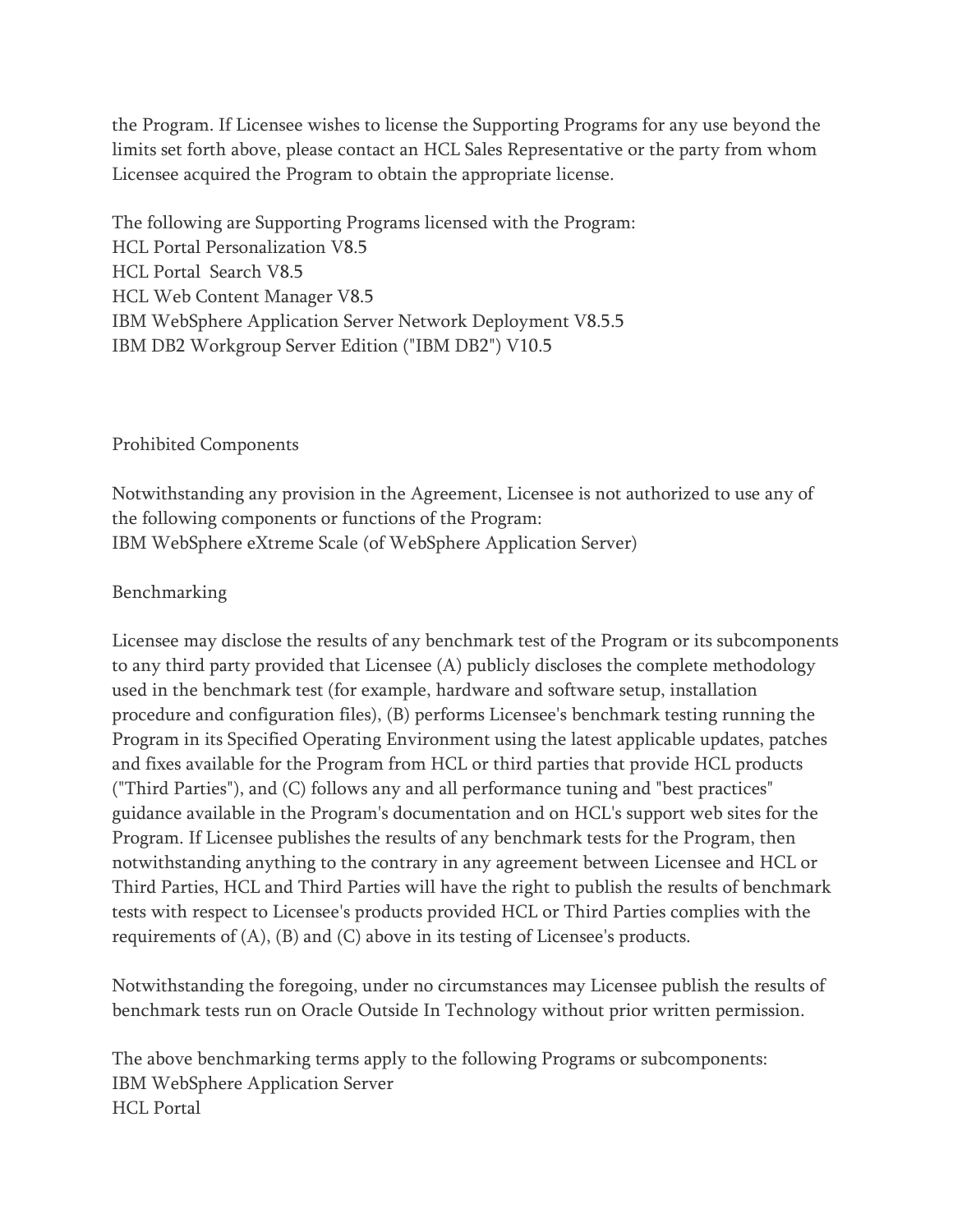Terms for Oracle Outside In Technology

The Programs licensed under this Agreement include Outside In filtering and document viewing technology (the "Outside In Technology") supplied by Oracle USA, Inc. ("Oracle"). The term "Outside In Technology" includes any technology licensed to Oracle by its suppliers. As used in the Agreement, the term "HCL supplier" shall be deemed to include Oracle and its suppliers. In addition to the terms and conditions of this Agreement, as a condition of using the Outside In Technology, Licensee specifically agrees as follows:

(1) Oracle USA, Inc. is a third party beneficiary to this Agreement.

(2) Licensee may only transfer the Program by providing advance written notice to HCL and otherwise subject to the terms of this Agreement.

(3) Licensee may not publish the results of benchmark tests run on the Outside In Technology without prior written permission.

(4) HCL may inform HCL suppliers of compliance verification results relating to such HCL suppliers' components.

(5) To the extent allowed under applicable law, the Uniform Computer Information Transactions Act ("UCITA") does not apply.

Export and Import Restrictions

This Program may contain cryptography. Transfer to, or use by, users of the Program may be prohibited or subject to export or import laws, regulations or policies, including those of the United States Export Administration Regulations. Licensee assumes all responsibility for complying with all applicable laws, regulations, and policies regarding the export, import, or use of this Program, including but not limited to, U.S. restrictions on exports or reexports. Processor Value Unit (PVU)

Processor Value Unit (PVU) is a unit of measure by which the Program can be licensed. The number of PVU entitlements required is based on the processor technology (defined within the PVU Table by Processor Vendor, Brand, Type and Model Number at http://www.ibm.com/software/lotus/passportadvantage/pvu\_licensing\_for\_customers.html) and the number of processors made available to the Program. IBM continues to define a processor, for the purpose of PVU-based licensing, to be each processor core on a chip. A dual-core processor chip, for example, has two processor cores.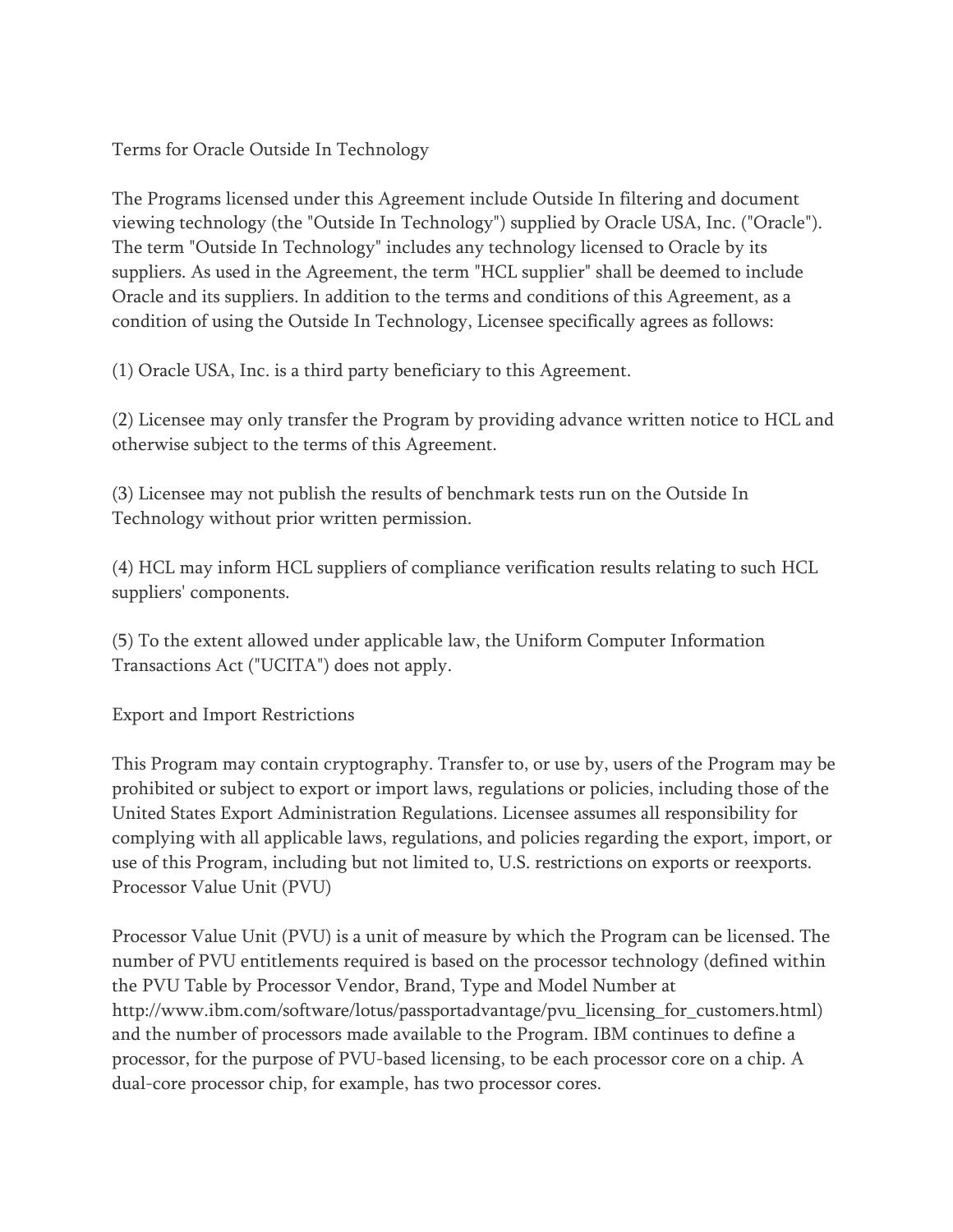Licensee can deploy the Program using either Full Capacity licensing or Virtualization Capacity (Sub-Capacity) licensing according to the Passport Advantage Sub-Capacity Licensing Terms (see webpage below). If using Full Capacity licensing, Licensee must obtain PVU entitlements sufficient to cover all activated processor cores\* in the physical hardware environment made available to or managed by the Program, except for those servers from which the Program has been permanently removed. If using Virtualization Capacity licensing, Licensee must obtain entitlements sufficient to cover all activated processor cores made available to or managed by the Program, as defined according to the Virtualization Capacity License Counting Rules at

http://www.ibm.com/software/lotus/passportadvantage/Counting\_Software\_licenses\_using\_s pecific\_virtualization\_technologies.html.

\* An Activated processor core is a processor core that is available for use in a physical or virtual server, regardless of whether the capacity of the processor core can be or is limited through virtualization technologies, operating system commands, BIOS settings, or similar restrictions.

Program-unique Terms

HCL Portal Substitution for PVU

Licensee may substitute Digital Experience Pattern for WebSphere Portal Server ("HDXPHP") PVU entitlements for equivalent HCL Portal ("HP") PVU entitlements provided that Licensee has separately acquired additional PVU entitlements to WP and that Licensee's Authorized Use under this agreement of HDXPHP and WP combined does not exceed licensee's HDXPHP PVU entitlements.

Components Not Used for Establishing Required Entitlements

When determining the number of entitlements required for Licensee's installation or use of the Program, the installation or use of the following Program components are not taken into consideration. In other words, Licensee may install and use the following Program components, under the license terms, but these components are not used to determine the number of entitlements required for the Program.

- Administrative Console (of WebSphere Application Server)

- Administrative Scripting (of WebSphere Application Server)

- Edge Components Sub Components: Site Selector, Metric Server, Custom Advisors,

Consultants (of WebSphere Application Server)

- IBM HTTP Server (of WebSphere Application Server)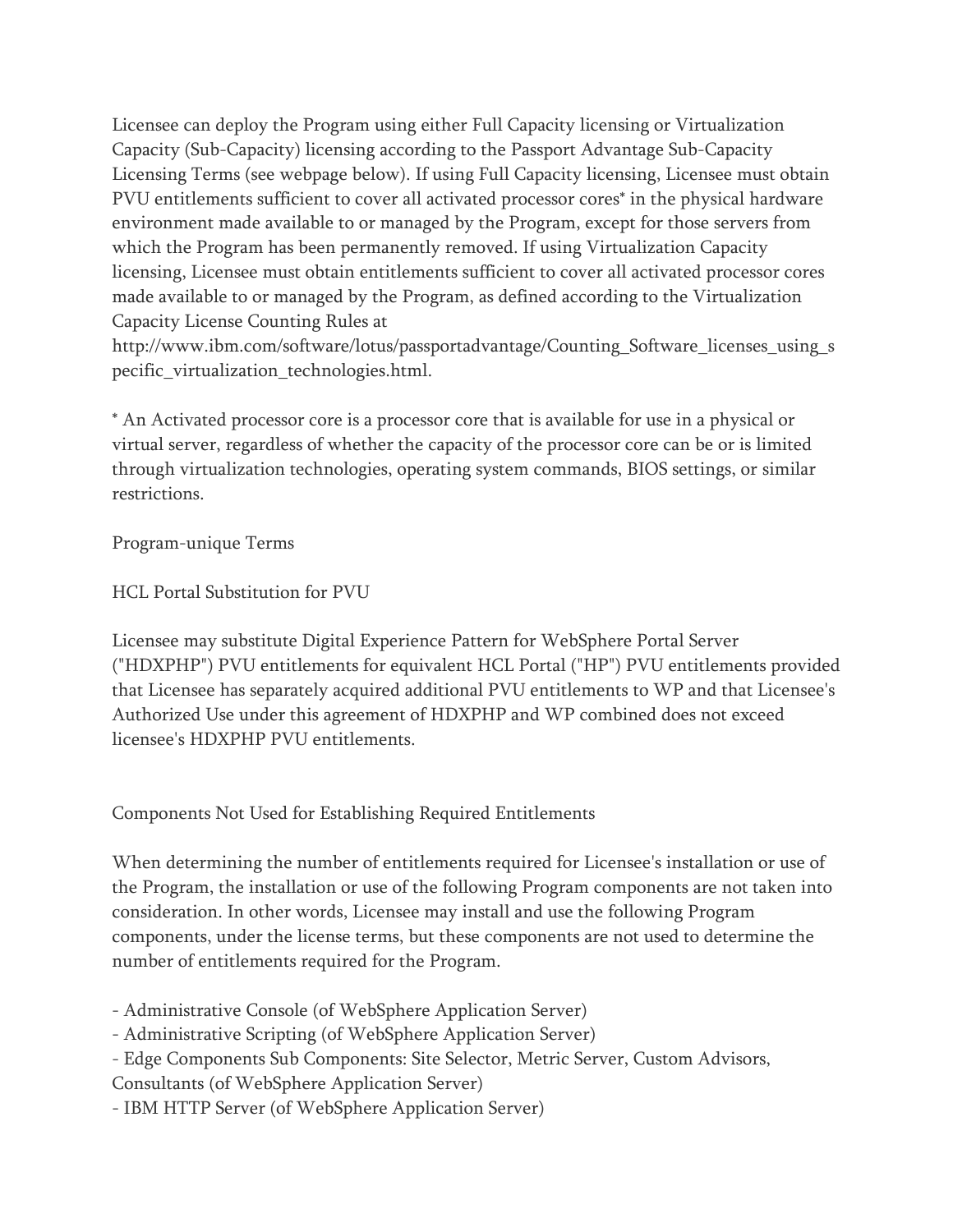- IBM Resource Adapter for JMS (of WebSphere Application Server)

- IBM Thin Client for EJB (of WebSphere Application Server)
- IBM Thin Client for JMS (of WebSphere Application Server)
- IBM Thin Client for JAX-RPC (of WebSphere Application Server)
- IBM Thin Client for JAX-WS (of WebSphere Application Server)
- IBM Thin Admin Client (of WebSphere Application Server)
- IBM Thin Client for JPA (of WebSphere Application Server)
- IBM Thin Client for XML (of WebSphere Application Server)

- Performance and Analysis Tools: Dynamic Cache Monitor, Tivoli - Performance Viewer,

Performance Servlet (of WebSphere Application Server)

- Pluggable Application Client (of WebSphere Application Server)
- WebSphere Application Client (of WebSphere Application Server)
- WebServer Plugins (of WebSphere Application Server)

All components of the Program when used only for Developer uses. Developer use allows the Program to be deployed as part of Licensee's internal development and unit testing on a developer machine. A developer machine is a physical or virtual desktop environment, running a primary operating system and the Program, both of which are accessible and used by no more than one specified developer. Licensee is not authorized to use the Program for processing production workloads, simulating production workloads or testing scalability of any code, application or system.

All components of the Program when used only for augmenting a separately acquired WebSphere Application Server Network Deployment profile and supporting the remote administration and network deployment of the Program.

Supporting Programs Details

HCL Portal Personalization - Entitlement: Ratio 1/1 - Use Limitations: Unrestricted

HCL Portal Search

- Entitlement: Ratio 1/1
- Use Limitations: Use by Principal Program

Portions of HCL Web Content Manager - Entitlement Ratio: 1/1

WebSphere Application Server Network Deployment - Entitlement: Ratio 1/1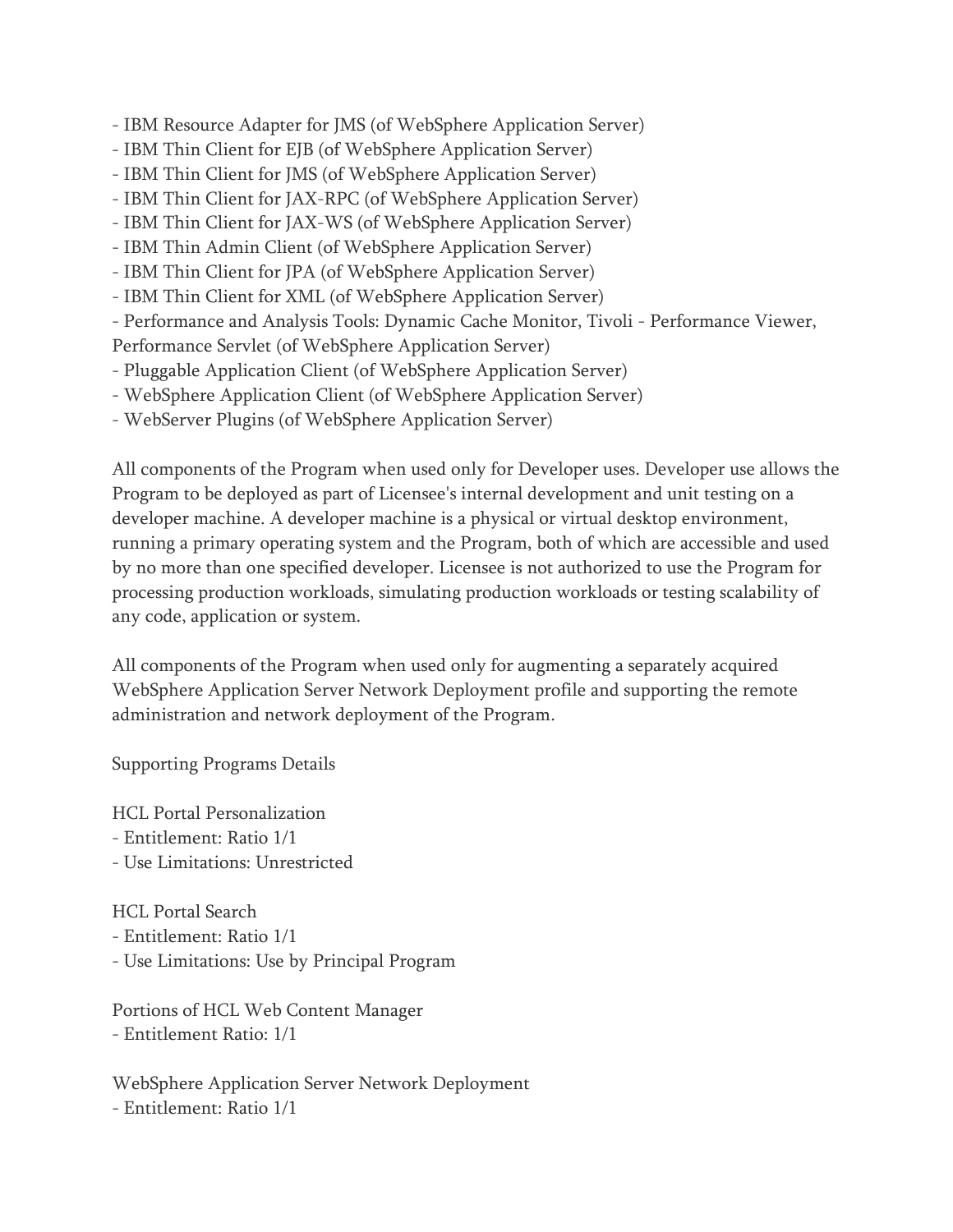- Use Limitations: Use by Principal Program

IBM DB2 Workgroup Server Edition ("IBM DB2")

- Entitlement: Ratio 1/1
- Use Limitations: Use by Principal Program

"Evaluation" means that Licensee may use the Supporting Program for evaluation purposes only and not for use in a production environment.

"Application" is a unit of measure by which the Program can be licensed. An Application is a uniquely named software program that is separately installable on a computing device. Licensee must obtain sufficient Application entitlements to cover all Applications that incorporate any portion of, connect to, or are managed by the Program.

"Use by Principal Program" means that neither Licensee nor any application, program, or device external to the Principal Program is authorized to directly use or access the services of the Supporting Program in any way. The Supporting Program is provided exclusively for use by the Principal Program. Licensee may access the Supporting Program only to perform administrative functions, such as backup, recovery, and authorized configuration but may not directly use the Supporting Program for any productive use.

"Ratio n/m" means that Licensee receives some number ('n') entitlements for the Supporting Program for every specified number ('m') entitlements of the Principal Program as a whole. Unless otherwise specified, the number of entitlements for the Supporting Program is rounded up to a multiple of 'n'. For example, if a Program includes 100 PVUs for a Supporting Program for every 500 PVUs obtained of the Principal Program and Licensee acquires 1,200 PVUs of the Program, Licensee may install the Supporting Program and have processor cores available to or managed by it of up to 300 PVUs. Those PVUs would not need to be counted as part of the total PVU requirement for Licensee's installation of the Program on account of the installation of the Supporting Program (although those PVUs might need to be counted for other reasons, such as the processor cores being made available to the Principal Program, as well).

"Unrestricted" means that, notwithstanding the language above, Licensee's right to use the Supporting Program is not limited to use only in support of Licensee's use of the Principal Program. While the other restrictions on Licensee's use of the Supporting Program continue to apply, Licensee may use the Supporting Program for purposes independent of the licensed use of the Principal Program

Permitted Components